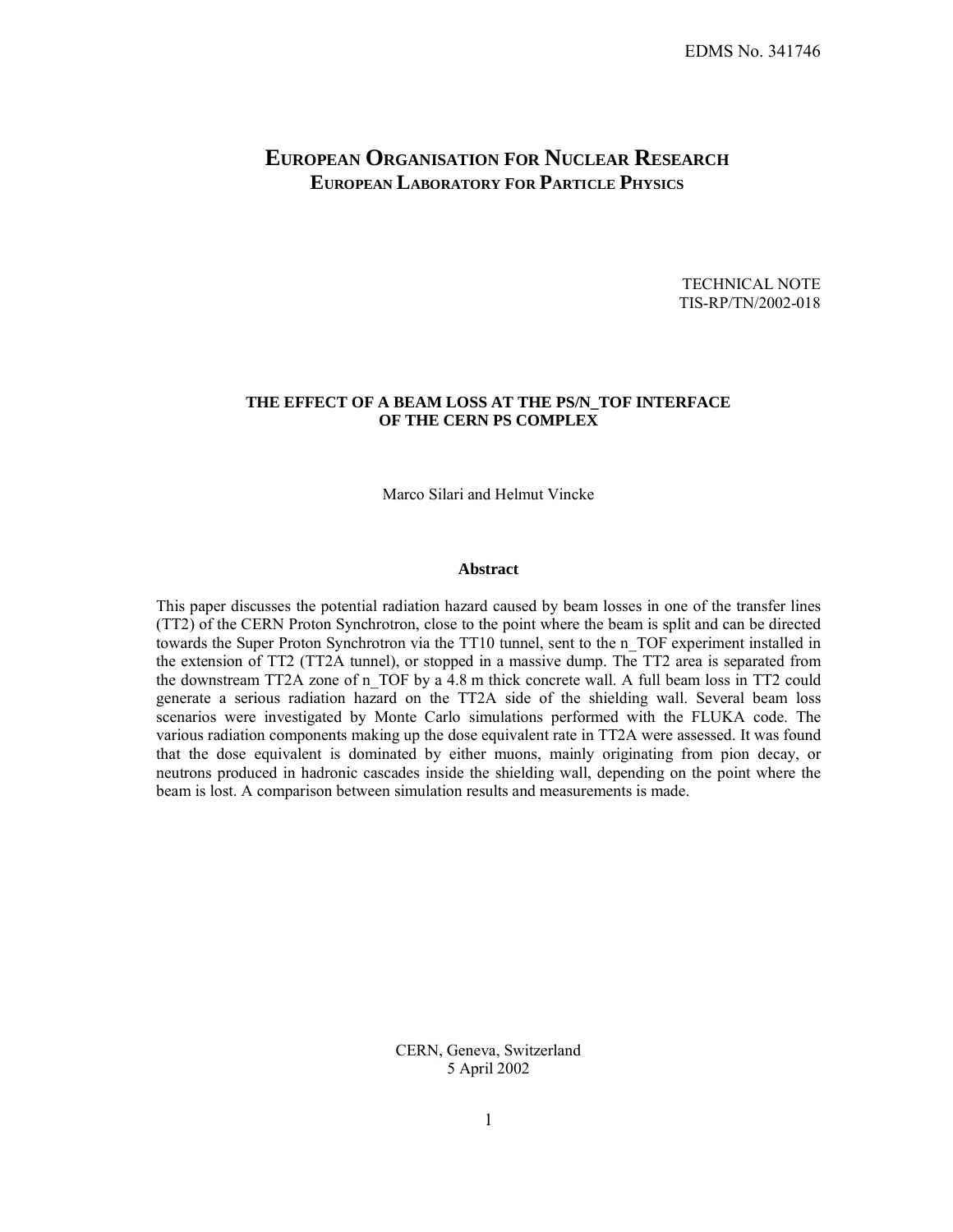# **Introduction**

The CERN Proton Synchrotron (PS) accelerates protons up to 26 GeV/c with an intensity of up to  $3x10^{13}$  protons per pulse and has a cycle of 1.2 s. Two pulses are transferred to the Super Proton Synchrotron (SPS) each SPS super-cycle (a typical 14.4 s SPS super-cycle containing 12 PS pulses) to be further accelerated to 450 GeV/c. One to four pulses per super-cycle are sent to the n TOF experiment. The rest of the beam is partly used for fixed target experiments in the East Experimental Hall, and partly sent to a conversion target to generate antiprotons for the Antiproton Decelerator (AD) and related experiments. This paper discusses the potential radiation hazard caused by beam losses in the TT2 transfer line close to the point where the PS beam is split. Here the beam can be directed towards the SPS via the TT10 tunnel, sent to the n\_TOF experiment installed in the prolongation of TT2 (called TT2A), or stopped in a massive dump (called D3). This dump consists of an iron core 7.2 m thick, surrounded by 80 cm of concrete. Figure 1 shows a sketch of the area. The TT2 area is separated from the downstream TT2A zone of n\_TOF by a concrete wall 4.8 m thick. The n\_TOF area is accessible with beam present in TT2 if two independent interlock conditions are met (the magnets bending the beam into TT2A are off and two stoppers are inserted in the beam line). However, a catastrophic beam loss in TT2 could generate a serious radiation hazard on the TT2A side of the shielding wall.

This study was triggered due to an accidental condition in which a beam loss in TT2, caused by a failure of a corrector magnet installed about 100 m upstream of the shielding wall, generated a high radiation level in TT2A. At this moment TT2 was dumping two AD pulses and two n\_TOF pulses onto D3, with intensities of  $1x10^{13}$  and  $5x10^{12}$  protons per pulse, respectively. At the time of the incident the beam was lost somewhere a few tens of metres upstream of D3. A radiation monitor in TT2A, located close to the wall, generated an alarm and alerted people present in the area of the abnormal dose equivalent rate. These people left immediately but their film badges registered doses of 400 μSv, half of it due to neutrons and the other half due to low LET radiation.

This accidental condition was investigated using Monte Carlo simulations, as well as a number of other beam loss scenarios. The various radiation components making up the dose equivalent rate in TT2A were assessed as a function of the various loss positions in the TT2 beam line upstream of the shielding wall. All calculations were performed with the latest version of the FLUKA code [1,2]. A comparison between simulation results and measurements is made.

#### **Monte Carlo simulations**

Only a comparatively simple model of the geometry was implemented in the FLUKA calculations, omitting unnecessary details. However, the "key points" of this area are considered correctly. Figure 2 shows the area as coded into the FLUKA geometry, including the TT2 proton beam line. Around the beam pipe the various dipoles and quadrupoles present in the beam line were simulated in order to take into account the shielding effect of the iron of these magnets.

Some information was not available, such as the exact location of impact of the beam in the vacuum pipe, its angle of incidence at the impact point, the exact shape of the vacuum pipe, the exact number of lost particles during the incidental condition, as well as the strength of the magnetic field in the dipoles and in the corrector magnet. Reasonable assumptions were made for all these parameters. The beam parameters used in the simulations were the following:

• Particles: protons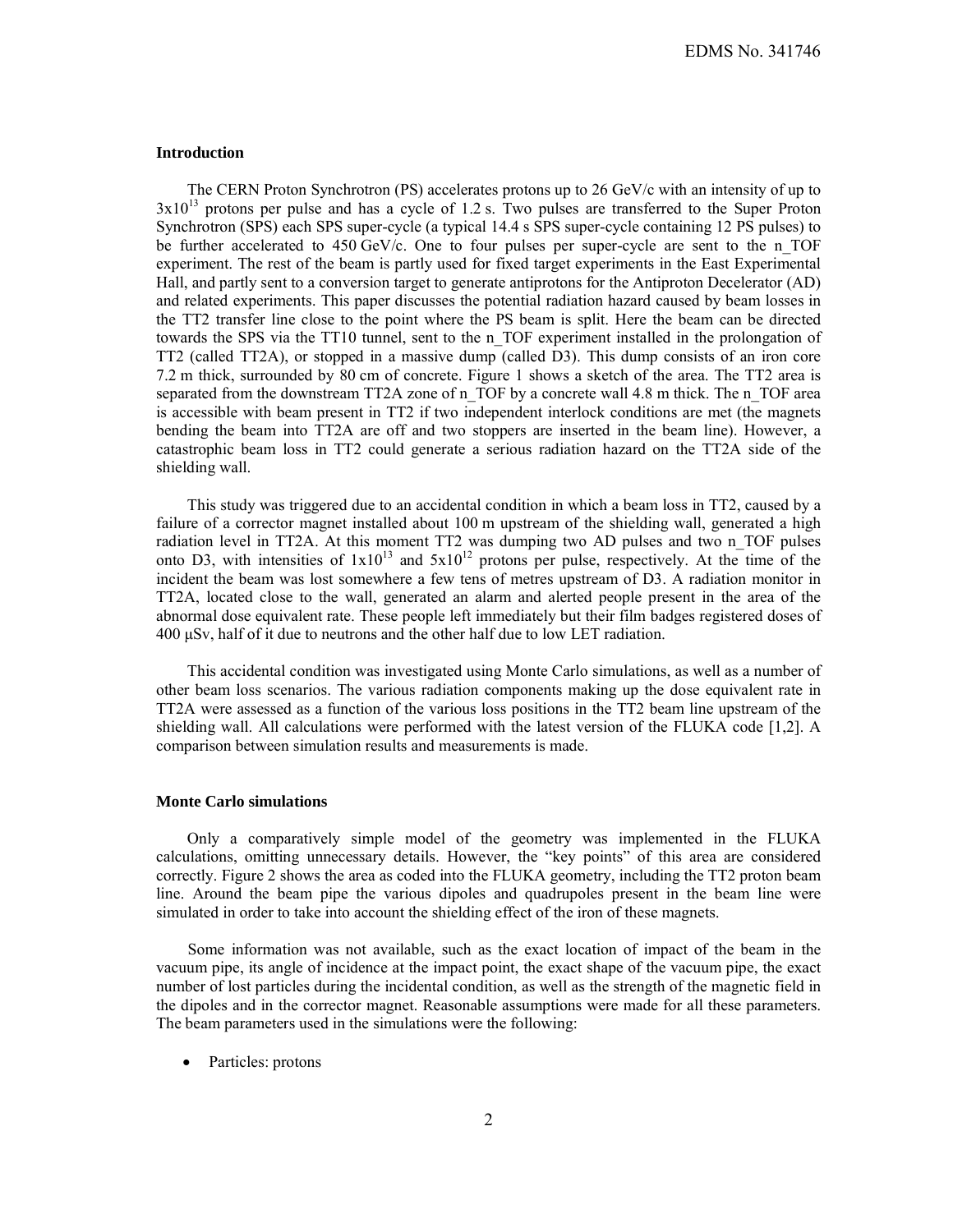- Momentum: 26 GeV/c
- Average beam intensity:  $1.6x10^{12}$  protons/s



Figure 1. Schematic view of the area around the dump D3. The dimensions of the shielding walls are not to scale. The PAX and the PMI symbols indicate the position of the installed radiation monitors.



Figure 2. Overview of the TT2 area as simulated with FLUKA. The arrows indicate hypothetical beam loss points along the vacuum pipe. The indicated distances are the distances between the various beam impact points and the front face of the dump D3. All FLUKA geometry pictures presented in this paper were produced by using the programme FLUKACAD [3].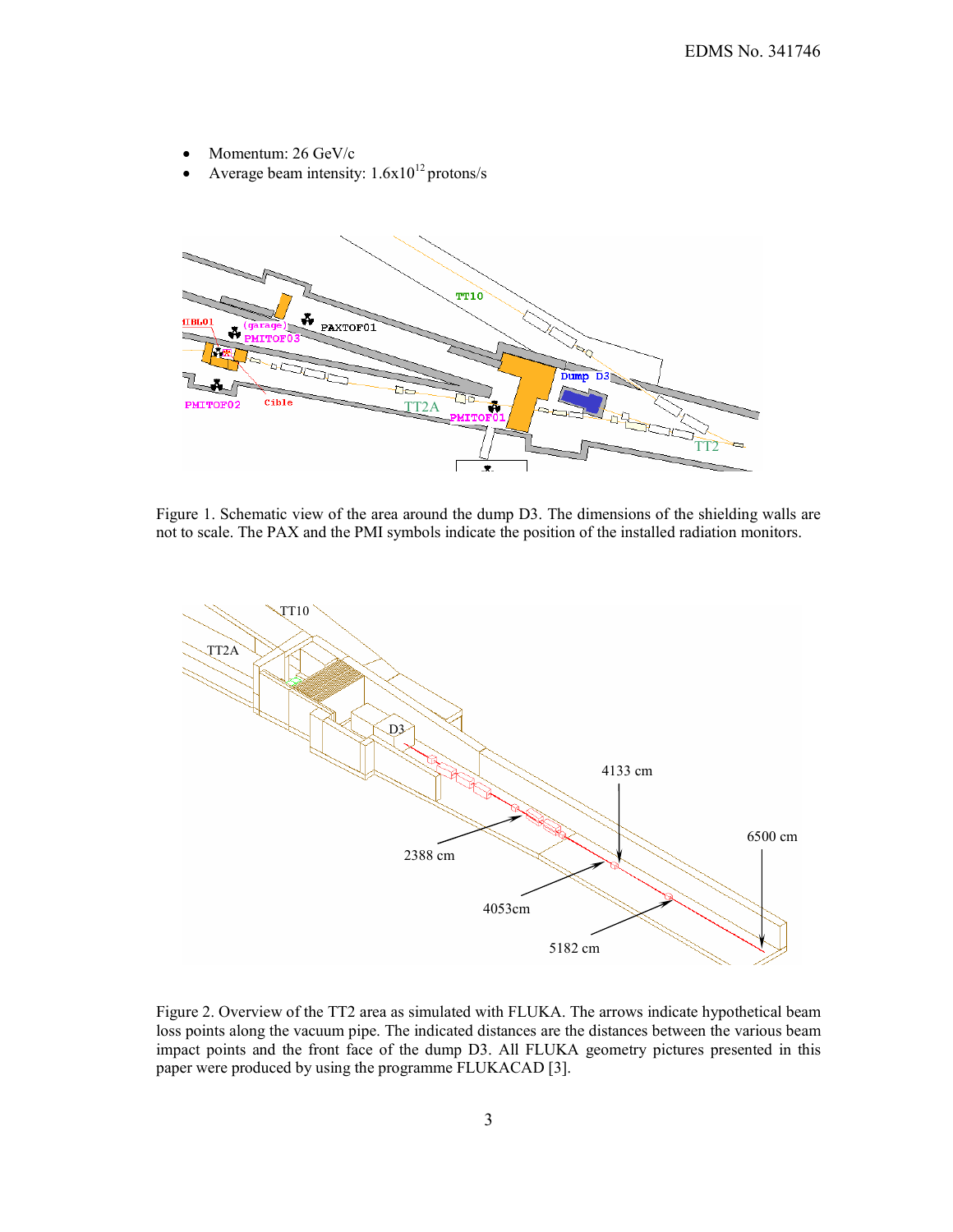The average beam intensity is based on the SPS cycle length of 14.4 s. Over this period one AD pulse  $(1.1x10^{13} \text{ p})$  and two TOF pulses  $(2\times0.6x10^{13} \text{ p})$  were assumed to be lost, in order to reproduce the real experimental conditions (see below). Since no precise information on the beam size was available, the simulations were performed using a pencil beam at the various interaction points. This is a sufficiently good approximation for the purpose of the present study.

Seven hypothetical loss scenarios were considered. The first scenario simulates a beam loss occurring more than 100 m upstream of dump D3. This beam loss location enables the beam to miss the dump D3, as shown in Figure 3. Although this scenario seems unlikely, it represents the worst possible accident condition. No interaction with the pipe wall material and the air was taken into account in these calculations. Approximately 13% of the beam particles undergo a hadronic interaction with the air molecules in a path length of 100 m, but this effect can be neglected for the purpose of the present calculations. The energy loss by ionisation in 100 m of air is negligible.



Figure 3. Detectors used in the Monte Carlo simulations. The picture on the left shows the two directions of the mis-steered beam hitting the wall on the left and on the right of dump D3.

In a second loss scenario a malfunction of the magnets, which normally bend the protons towards TT10, was assumed. Due to such a malfunction the beam misses the dump and directly hits the wall (see Figure 3). Furthermore, five other cases in which the beam hits the wall of the vacuum pipe at a very grazing angle were simulated. The beam loss points investigated are located upstream of D3 at the following distances from the front face of the dump: 23.88 m, 40.53 m, 41.33 m, 51.82 m and 65.00 m (Figure 2).

In order to tally particles reaching the area of interest, six detectors (labelled with indices 1 to 6 in Figure 3) each of volume of 1  $m<sup>3</sup>$  were positioned at the beginning of the TT2A tunnel, a few metres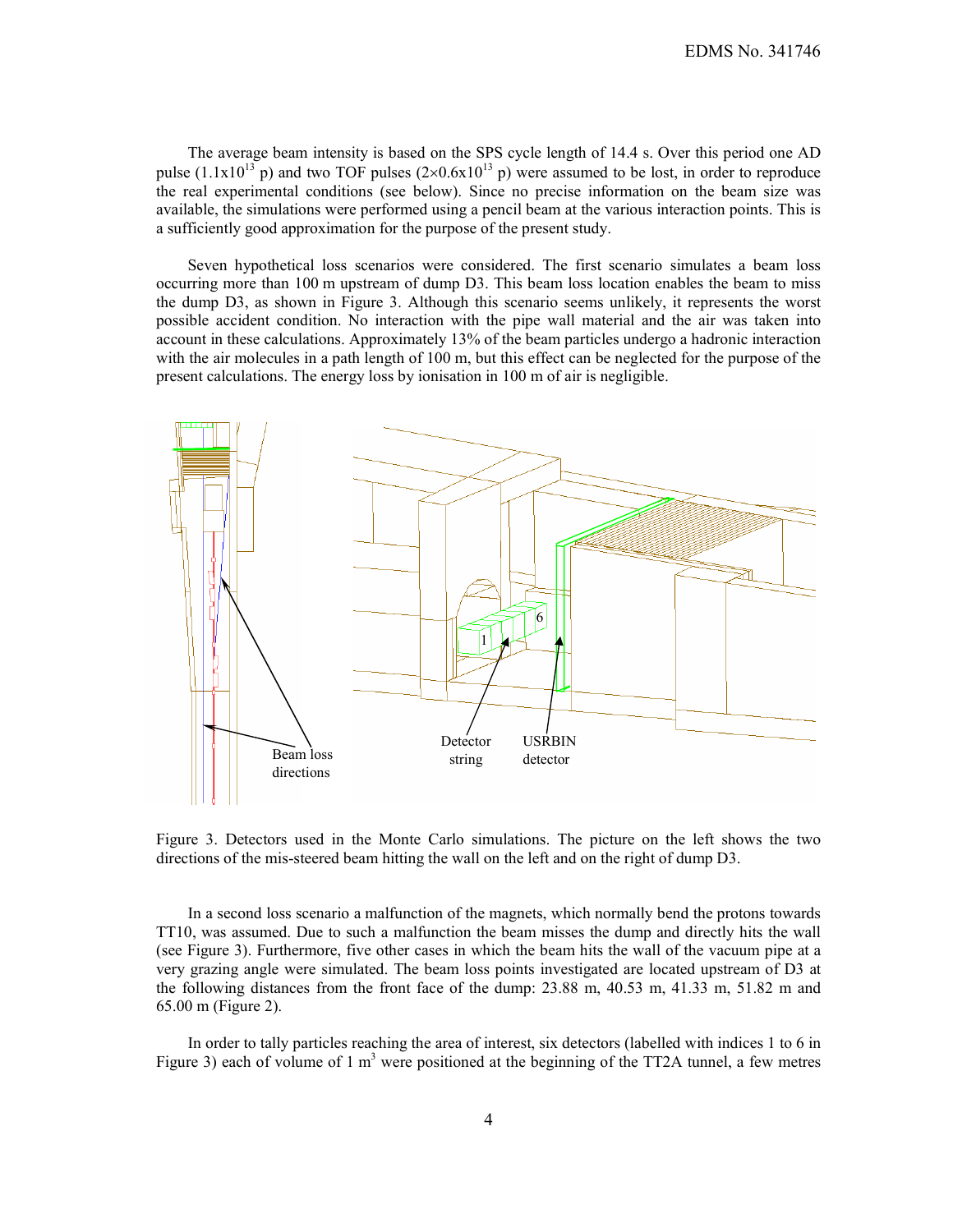downstream of the shielding wall. For the scenarios in which the beam hits the wall unshielded, particle detectors, covering the whole backside of the separation wall, were used (called USRBIN in Figure 3).

Depending on the beam loss situation, either shower particles originating from interactions inside the wall or muons, produced via pion or kaon decay, form the dominant part of the radiation field behind the separation wall. These effects require different simulation procedures and thus two types of calculations were performed.

#### *Simulation of the muon-induced radiation*

In order to generate a sufficient number of muons, the decay lengths of all possible parent particles of muons were artificially shortened. To compensate for this artificial decay length, the statistical weight of the produced muons was adapted automatically in FLUKA. To obtain a reduction of the simulation time, all stable particles reaching a kinetic energy below 100 MeV were killed. In this simulation only the dose caused by muons was taken into account.

## *Simulation of the electromagnetic- and hadronic shower-induced radiation*

The simulation procedure concerning the radiation caused by shower particles, generated inside the shielding wall, differs from the muon radiation calculation discussed above. In order to increase the number of particles traversing the wall, importance biasing was implemented. The lower transport energy threshold for electrons and positrons was set to 200 keV. Photons produced in the simulation were tracked until they reached an energy of 100 keV, whereas neutrons were followed down to thermal energies. All other charged particles were tracked until they reached energies of 100 keV.

In both simulation procedures the particle fluences were folded with energy- and particledependent fluence-to-dose conversion factors [4] to provide dose equivalent values.

For calculating the radiation exposure caused by a beam impact in the vacuum pipe, a combination of both simulation procedures was used. Muons, mainly produced by pions and kaons decaying outside the wall, were calculated using procedure 1, whereas dose contributions from particles other than muons were calculated via procedure 2. The simulations regarding direct impact of the beam on the wall used only procedure 2 to calculate the dose equivalent level behind the wall.

# **Results**

#### *Radiation caused by a direct beam impact onto the wall*

Two scenarios define the accident triggered by a direct loss of the beam into the wall. On the one hand, the beam impacting on the wall on the left hand side of the dump is due to protons lost far upstream in TT2. Interactions in the pipe material and in the air, between the beam exit point from the pipe and the impact point on the wall, were neglected. Although this scenario is purely hypothetical, in terms of radiation protection it represents the worst possible accident in the area. On the other hand, a beam loss on the right hand side of the dump can be caused by a malfunction of one of the magnets bending the beam towards TT10. This is an example of a possibly more realistic scenario.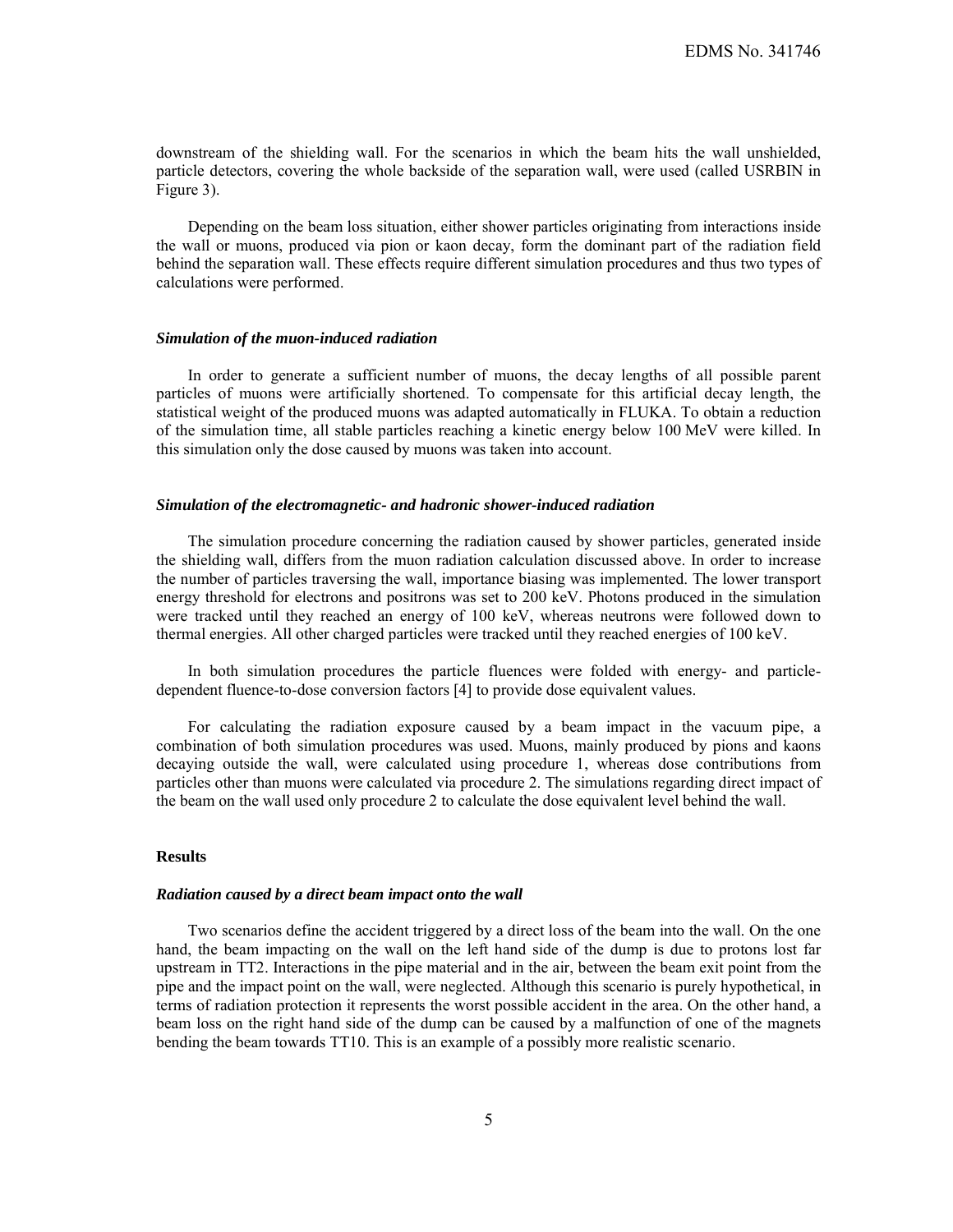Figure 4 shows the radiation levels in TT2A behind the shielding wall separating TT2A from the area around the dump in TT2. The figure on the left shows the radiation level that would be caused by the beam impacting on the wall on the left hand side of the dump. The dose equivalent around the beam axis behind the wall would reach 250 mSv within one single super-cycle. Although this value is very localised, it would obviously be unacceptably high.

In case the protons are lost due to a malfunction of one of the magnets bending the beam into TT10, the beam hits the wall on the right hand side of the dump. This scenario is similar to the one previously described. The difference is that the highest dose equivalent rate would now be located in a more inaccessible area. Nevertheless, the radiation level in all accessible areas behind the wall would still be far too high.



Figure 4. Radiation levels obtained behind the separation wall. The picture on the left shows the dose equivalent rate obtained if the beam hits the separation wall on the left hand side of the dump D3. The figure on the right shows the dose equivalent rate in case the beam is lost due to a malfunction of one of the TT10 bending magnets.

The dose in the detector string (see Figure 3) located about 5 m behind the wall is shown in Figure 5 and Figure 6. If the beam hits the wall on its left hand side, the dose equivalent rate could exceed 1 Sv/h (Figure 5). Here neutrons are the dominant component. Protons, pions and photons produced inside the wall represent the second largest contribution to the radiation field. In an accidental condition of a direct beam loss in the wall, the muon contribution plays only a minor role. This is because pions, which are produced inside the wall by hadronic cascades, cause further hadronic collisions. Therefore, most of them do not have time to decay to muons.

In case the beam hits the wall on the right hand side of the dump, the radiation in the detector string is much lower than in the scenario described above (see Figure 6). Since the detector string is well shielded against the main radiation source, which is located along the beam axis (Figure 3, left), the dose equivalent in this region is comparatively low. Neutrons are the main contributor to the dose equivalent; the contribution of other particles is more than a factor of 10 lower.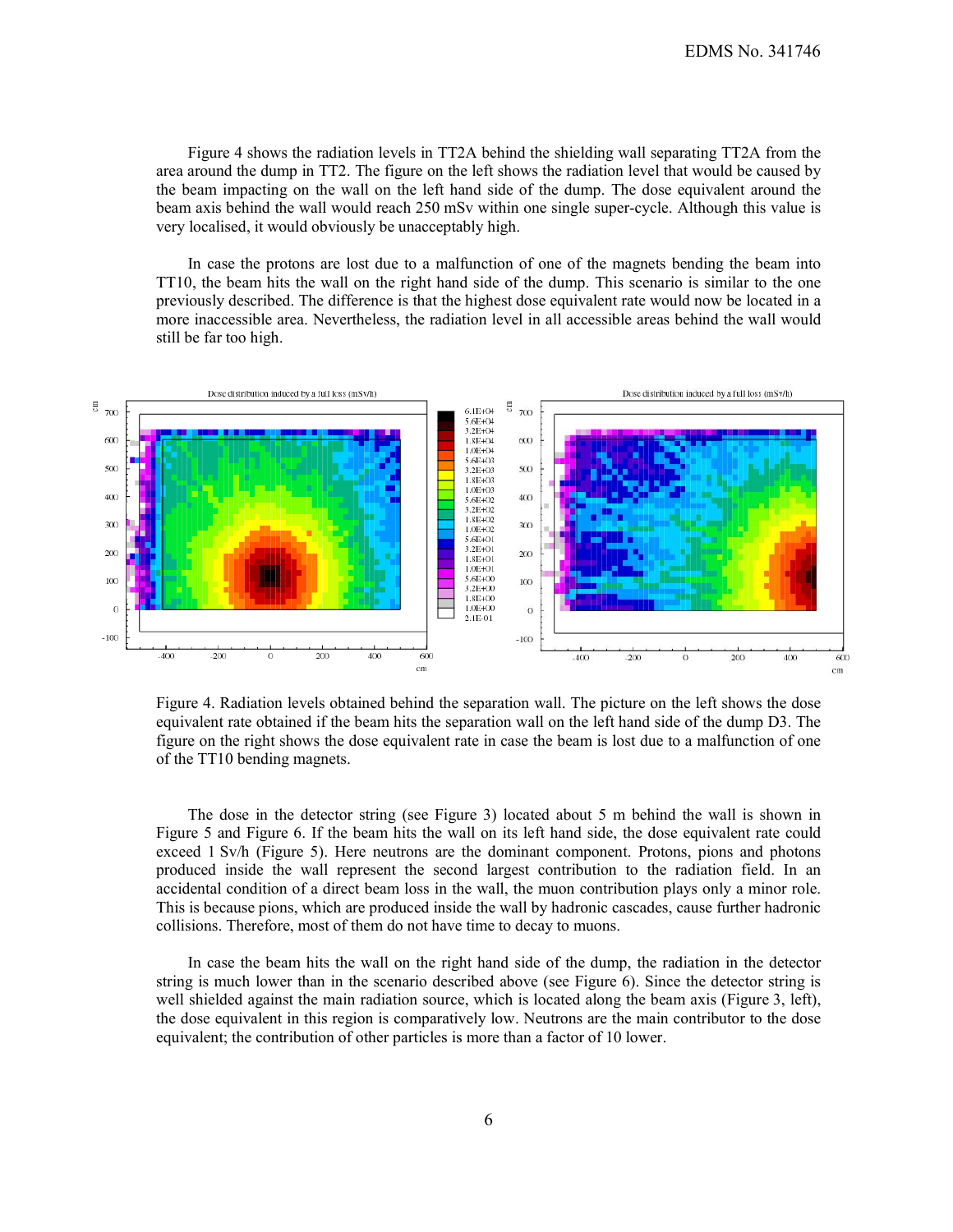

Figure 5. Radiation levels in the detector string (in front of TT2A) in case the beam would hit the wall on the left hand side of the dump.



Figure 6. Radiation levels in the detector string (in front of TT2A) in case the beam would hit the wall on the right hand side of the dump.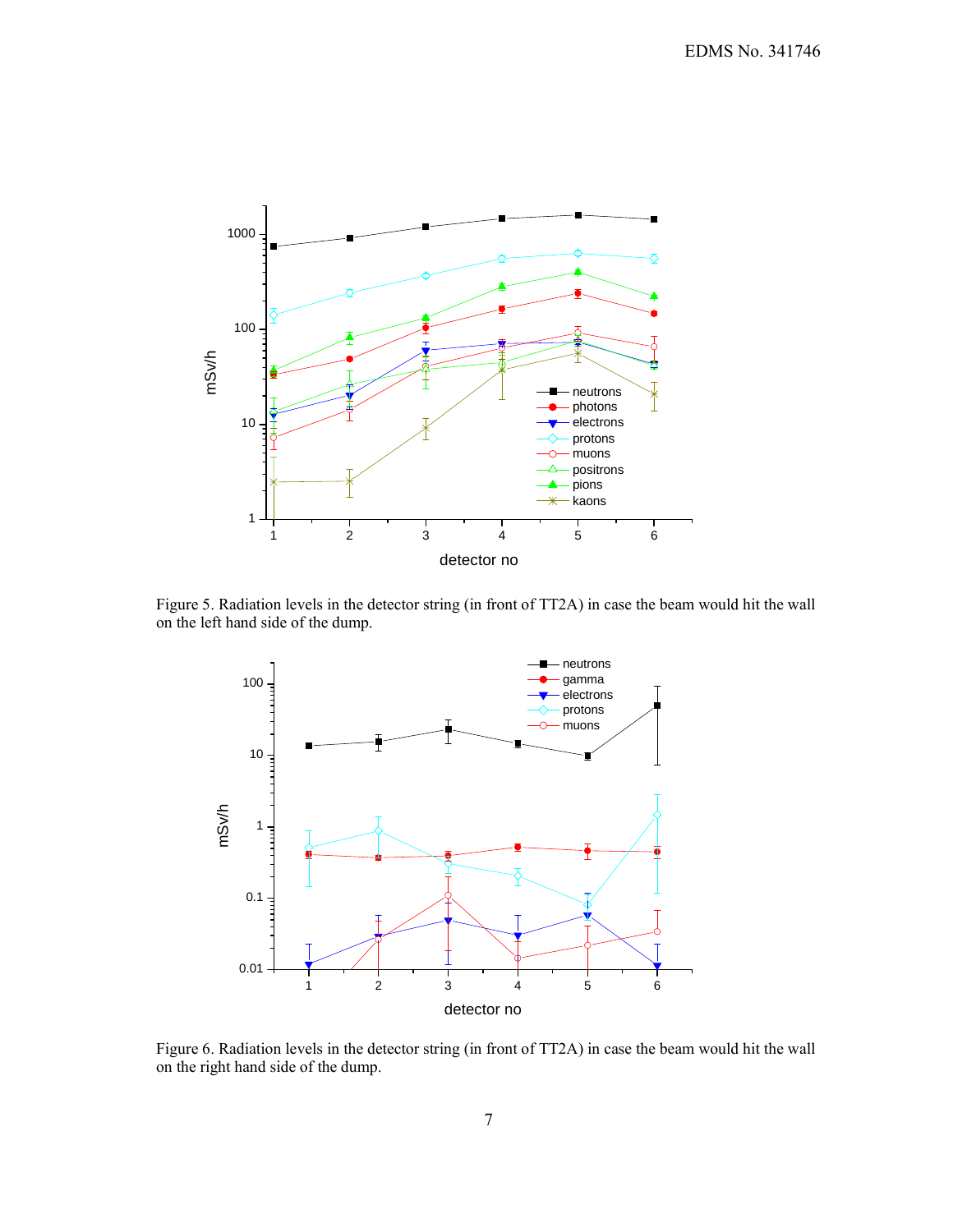# *Radiation caused by a beam loss in the TT2 vacuum pipe*

If the beam is lost in the beam pipe, the situation is very different from the above scenario. The beam is assumed to hit the pipe at a very grazing angle. Due to this small angle, most of the protons entering the pipe material perform a hadronic interaction. In these interactions pions and kaons are also produced, most of which leave the pipe material without making further hadronic interactions. Depending on their energy and the position from where they leave the pipe, a certain number of them decay into muons.

Figure 7 shows the radiation level in the detector string. These results correspond to the five impact positions of the beam along the beam line as shown in Figure 2. The graph representing the dose equivalent rate caused by a beam impacting 2380 cm upstream of the front face of the dump shows that muons dominate only in detectors 1 and 2. The other detectors are fully or partly shielded by the magnets and by the dump, which are located between the primary interaction point and the wall; the higher the detector number, the lower the dose contribution from muons.

The further upstream the loss point in the pipe, the smaller the "shadowing effect" of the dump and the magnets. This effect can be observed in the increasing muon dose equivalent rate in the first four detectors (especially in detector 4) with increasing distance between the loss point and the dump. Only the  $5<sup>th</sup>$  and the  $6<sup>th</sup>$  detector of the string are always fully shielded by the dump. The contribution to the radiation exposure of particles, other than muons, is fairly constant in all six detectors.

From the above results one can draw the following conclusion. If there is no shielding material, the radiation exposure behind the wall is dominated by muons. The dump, consisting of a thick iron core surrounded by 80 cm of concrete on all sides, the shielding wall and part of the dipole magnets provide enough shielding to stop most of the produced muons. On average 0.7 m of iron is needed to reduce the muon energy by 1 GeV. The majority of muons produced by decay do not have energies higher than a few GeV, such that they are completely stopped in the D3 dump.

If the beam loss is caused by a failure of the corrector magnet, a combination of the scenarios presented here best describes the real situation. Depending on the size of the beam and on the bending power of the corrector, a possible scenario is the following: the beam is assumed to be bent upwards. Due to the lateral extension of the beam, not all particles enter the pipe wall at the same position. If the bending power of the corrector is weak, the first interactions occur close to the dump and some of the protons interact with the dump without hitting the beam pipe. In case the corrector provides a stronger bending power, the first interactions with the pipe occur far upstream. This increases the radiation contribution of muons on the other side of the wall. Since the real beam extension is not infinitely small, the misguided beam essentially provides a line source along the beam pipe. Depending on the strength of the magnetic field, all or only a part of the proton beam interacts with the pipe. The rest hits the dump without contributing to the dose equivalent behind the wall. In most of the simulated scenarios the muons represent the main contribution to the radiation field in the first four detectors of the string. Therefore, the line source scenario will also be dominated by muons if the first interactions occur at a distance at least 40 m upstream of the dump.

# **Measurements**

Several weeks after the incident mentioned in the introduction, the PS operating team attempted to reproduce the anomaly that caused the beam loss. Several passive and active radiation detectors were deployed across TT2A to monitor the dose equivalent rate and determine the dominant radiation components, namely: an argon-filled high pressure ionisation chamber to detect photons, muons and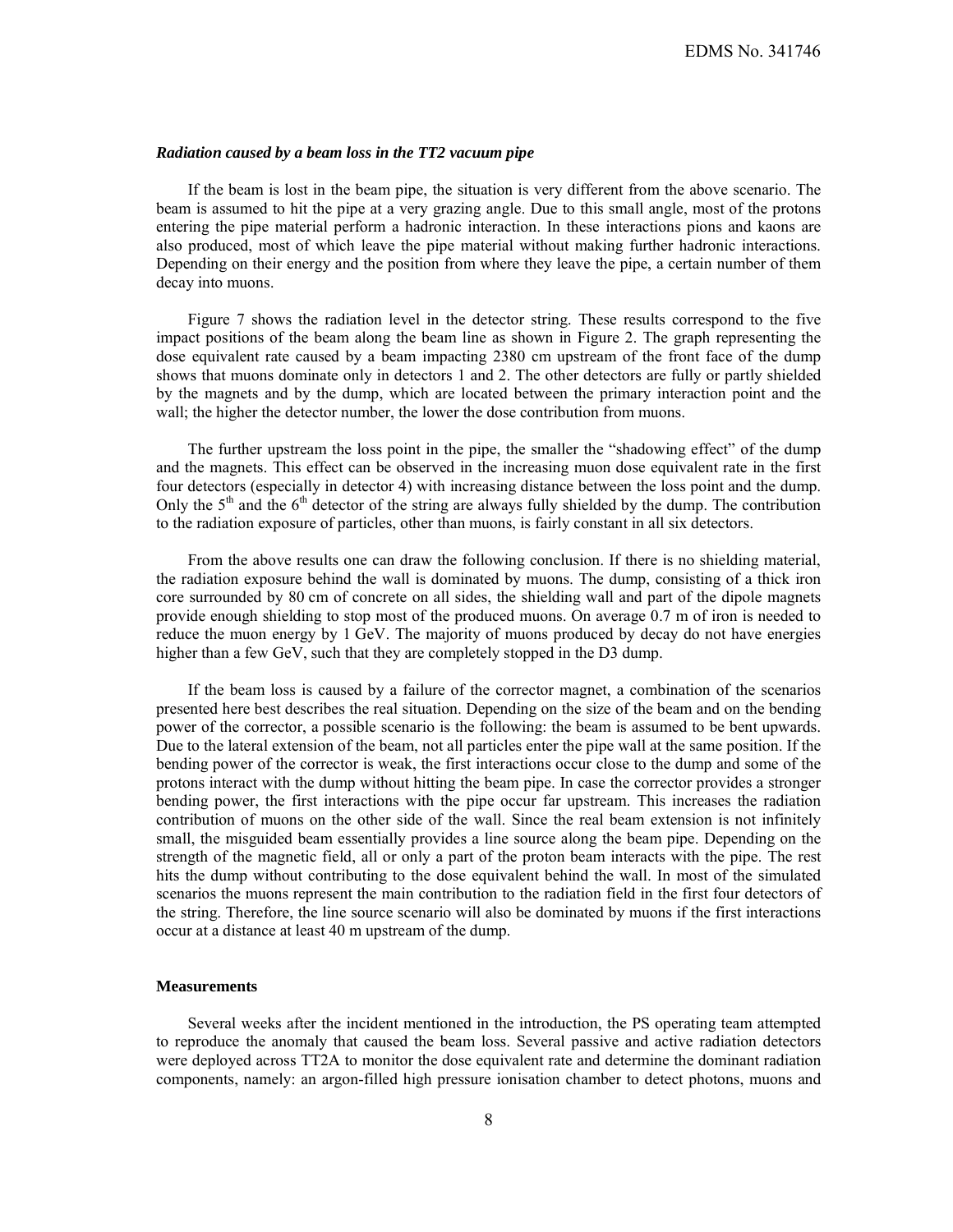high-energy charged particles, a rem ion chamber for neutrons up to about 15 MeV, a plastic scintillator to detect hadrons of energy above  $\sim$ 20 MeV via <sup>11</sup>C production, and <sup>6</sup>LiF and <sup>7</sup>LiF thermoluminescent dosimeters inside polyethylene moderators to discriminate the fast neutron and photon components.





Figure 7. Dose levels seen in the detector string (in front of TT2A) in case the beam hits the beam pipe at the labelled distances (D) to the dump.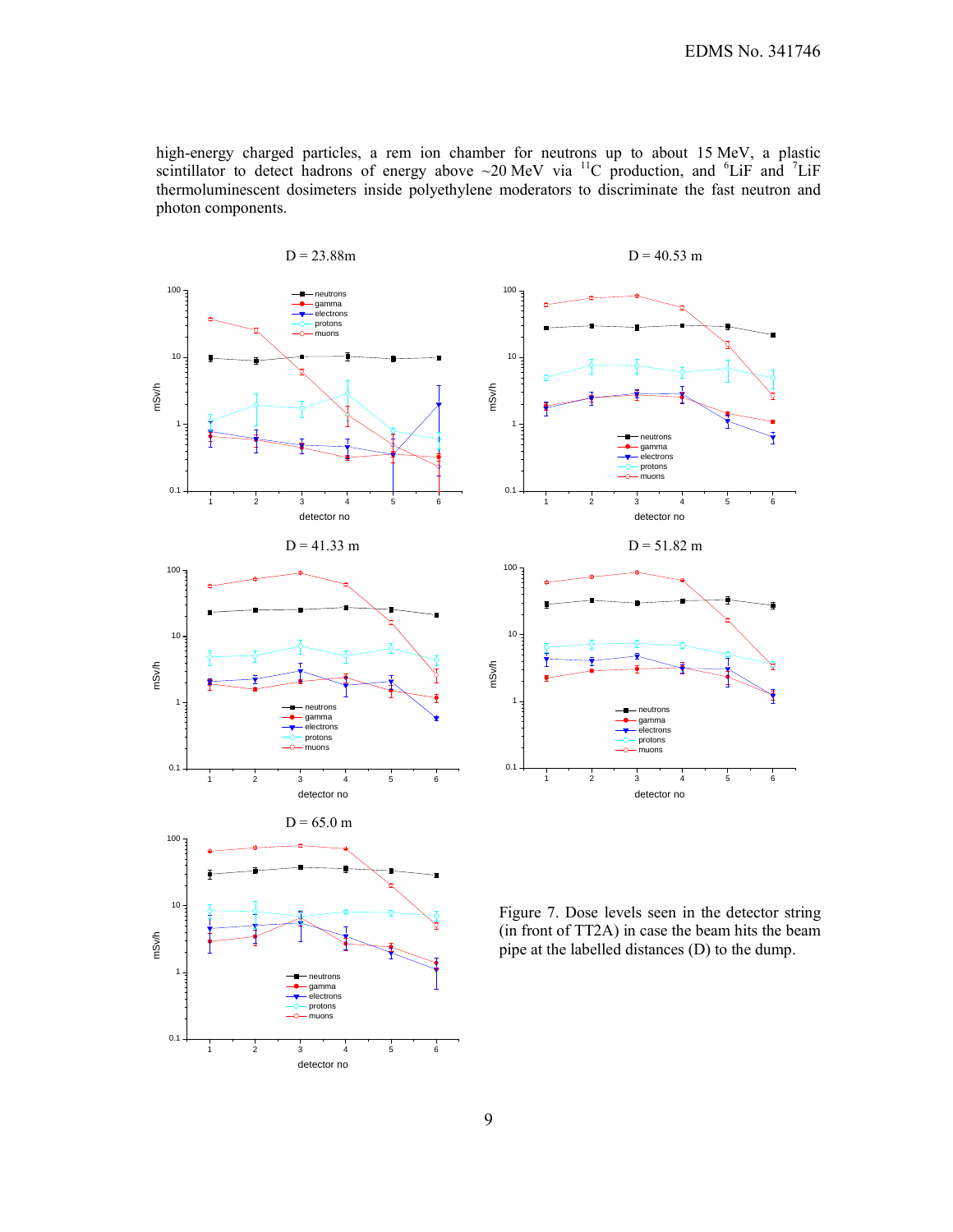It was found that beam mis-steering by the corrector, which is positioned approximately 100 m upstream of D3, caused the beam to exit the vacuum chamber. The actual location where the beam centre exits the chamber corresponds with the second dipole bending the beam to TT10 (the component located 2388 cm upstream of D3 in Figure 2). Under these conditions the radiation monitors in TT2A indicated a dose equivalent rate of approximately 30 mSv/h, split in the ratio 2/3 due to low-LET radiation (that is, muons) and 1/3 to neutrons. If we compare this result with our simulations we can conclude as follows: the beam centre crosses the vacuum pipe at the location corresponding to the loss point simulated in the scenario shown in Figure 7, top left. Since the beam has a lateral extension, about half of the protons interacted with the wall of the vacuum chamber well upstream of this point. The interactions, which are distributed over several tens of metres upstream, contribute to the dose equivalent rate with 2/3 of muons and 1/3 of neutrons (Figure 7). The other half of the primary particles interact either with the vacuum chamber downstream of this point or with the dump. Due to the shadowing effect of the dump discussed above, the contribution to the dose equivalent rate of these interactions is negligible. With the results presented in Figure 7 and the fact that only 50% of the primary particles contribute to the radiation behind the wall we can conclude that the simulated dose equivalent rate is  $30 - 40$  mSv/h. This result is in very good agreement with the measurements.

# **Conclusions**

Several hypothetical beam loss scenarios of the PS beam in TT2 were investigated by Monte Carlo simulations. Although the geometry of the area and the beam parameters were not precisely known, the results provide a sufficiently clear picture of the radiological situation following various potential accidental conditions. A full beam loss directly into the shielding wall on the left hand side of the dump, although hypothetical, would represent the worst possible accident and generate the highest dose equivalent rate in the upstream end of the TT2A tunnel. One single pulse would be sufficient to deliver a dose equivalent largely exceeding 15 mSv, which is the annual limit for occupationally exposed workers at CERN. A beam loss in the vacuum pipe at various distances upstream of the wall would also cause too high radiation levels in TT2A. The dose equivalent is dominated by either muons, mainly originating from pion decay, or neutrons produced in hadronic cascades inside the shielding wall, depending on the point where the beam is lost. The predictions of the Monte Carlo simulations are in good agreement with experimental results obtained under a well defined loss condition.

The first action that followed the incident described above was to implement a new interlock condition. With TT2A in access condition and presence of beam in TT2 (i.e., beam transferred to TT10, to the AD and/or dumped in D3), a radiation monitor was interlocked to the beam in TT2. In case of abnormal radiation level due to beam mis-steering, beam extraction from the PS was inhibited. After the present study, no access is now allowed in TT2A when beam present in TT2, until a detailed risk analysis has been performed to prove that none of the worst case scenarios here described can occur.

### **Acknowledgements**

The authors wish to thank André Muller of the CERN Radiation Protection group for the measurements.